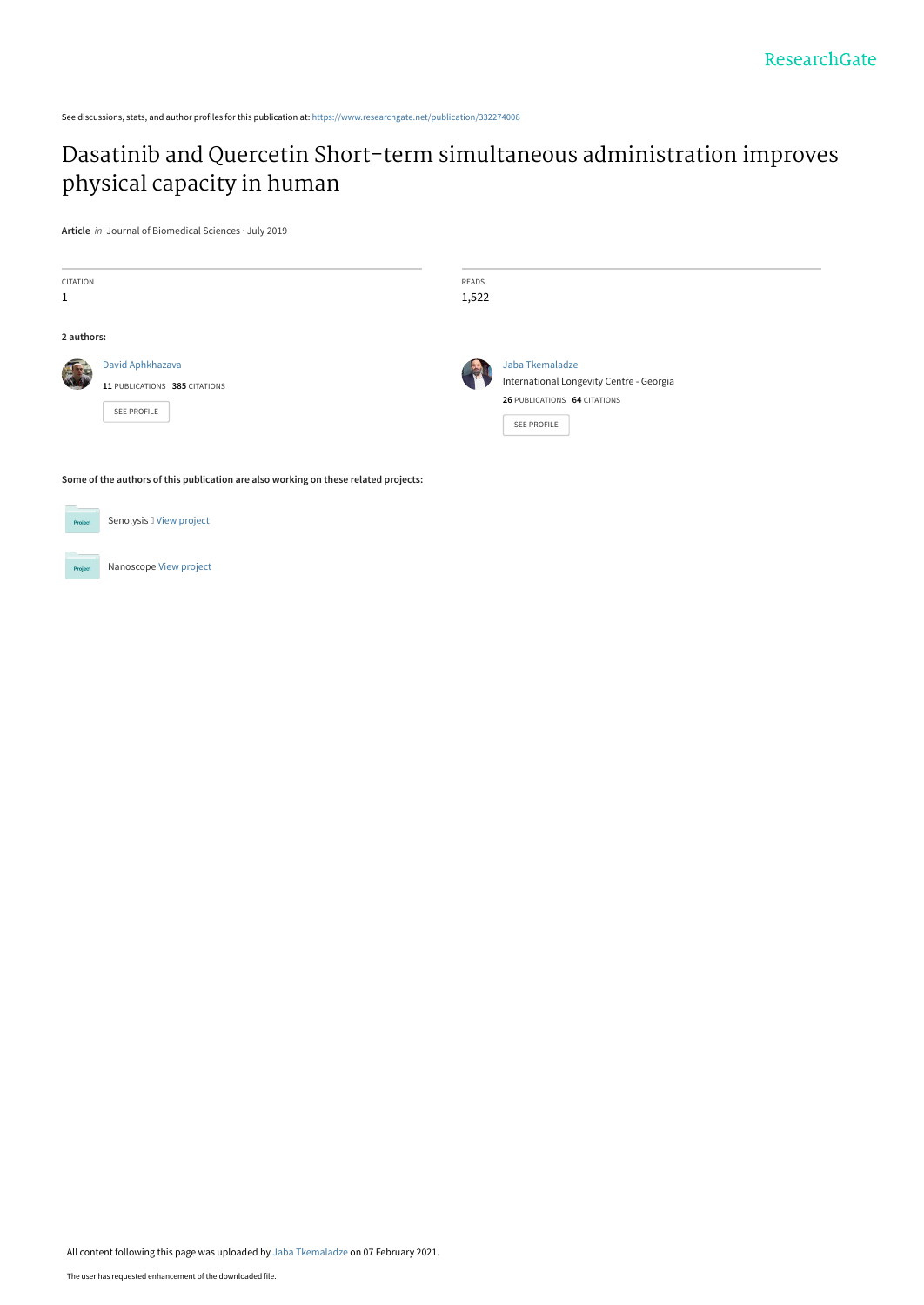## **Dasatinib and Quercetin: Short-Term Simultaneous Administration Improves Physical Capacity in Human**

### **Tkemaladze Jaba\* and Apkhazava David**

Institute for Personalized Medicine, Vaja-Pshavela 83/11, Tbilisi, 0186, Georgia

**Received date:** July 15, 2019; **Accepted date:** July 22, 2019; **Published date:** July 30, 2019

\*Corresponding author: Tkemaladze Jaba, Institute for Personalized Medicine, Vaja-Pshavela 83/11, Tbilisi, 0186, Georgia, Tel: 995555185161; Email: djabbat@gmail.com

Copyright: © 2019 Tkemaladze J, et al. This is an open-access article distributed under the terms of the Creative Commons Attribution License, which permits unrestricted use, distribution, and reproduction in any medium, provided the original author and source are credited.

Citation: Tkemaladze J, Apkhazava D (2019) Dasatinib and Quercetin: Short-Term Simultaneous Administration Improves Physical Capacity in Human. J Biomedical Sci Vol.8 No.3:3.

## **Abstract**

**Background:** Senescent cells are one of the most toxic cells in the human and animal organism. When their amount reaches great quantity, it leads to the strong manifestation of aging signs. According to an explanation of the molecular genetic centriolar theory of aging during the division process cells' generation reaches ultimate morphogenetic status. As a result, programmed cell death (apoptosis) must be activated or otherwise, cell transforms into the senescent cell.

**Purpose:** Senescent cells cause age-related pathologies. Theoretically, partial elimination of senescent cells must lead to increased life capacity. This hypothesis was confirmed on Ercc1 -/Δ mice. Periodic simultaneous administration of dasatinib and quercetin in Ercc1 -/Δ mice led to the extension of their healthspan, delaying agerelated symptoms and pathologies. We decided to test the senolytic effect of dasatinib and quercetin combination on human beings.

**Study Design:** With this purpose, the clinical trial was undertaken on 64 male volunteers over the age of 36. To put things into perspective our volunteers were classified into 4 groups with 16 people in each. D+Q group orally administered 50mg of dasatinib with 500 mg of quercetin once a day within 5 days.

**Methods:** To register and to assess changes stemmed from the drug compounds the whole trial was complemented with full medical screening and stair ascending test.

**Results:** As a result, 50 mg of dasatinib along with 500 mg of quercetin demonstrated obvious senolytic effect, it was justified by improved results of stair ascending test and tranquilized state of systolic blood pressure. Such dosage combination of these two compounds is highly probable to be harmless.

**Conclusion:** These results demonstrate the feasibility of senescent cells' selective elimination on humans and the efficacy of senolytics for improving health and physical capacity.

Keywords: Senolytic; Senescent cells; Dasatinib; Quercetin; Ageing; Lifespan

Abbreviations: SAT: Stair Ascending Test; CBC: Complete Blood Count; SBP: Systolic Blood Pressure; DBP: Diastolic Blood Pressure; IPF: Idiopathic Pulmonary Fibrosis; NO: Nitric Oxide; D+Q: Dasatinib+Quercetin; D+P: Dasatinib +Placebo; Q+P: Quercetin+Placebo; P+P: Placebo+Placebo

### **Introduction**

It's proven that senescent cells are the main source of intoxication for organism [1-3]. Their mechanism of origin is still uncertain up to nowadays. We consider their origin through the prism of molecular genetic centriolar theory of aging [4].

The absence of centrioles at the stage of preleptotene condensation of chromosomes [5] seems to evidence the relationship between the " null" morphogenetic status and centrioles.

After syngamy totipotential zygote divides and gives the first generation of cells, this very generation gives the next generation of embryonic stem cells. Centrioles appear in oocytes/embryonic stem cells de novo [6,7].

In one of the generations, cells lose totipotency [8] and settle down to a course of irreversible differentiation-they acquire certain morphogenetic status. It means that one group of genes were turned off and the other turned on. After a certain amount of division, in a certain generation, this group of genes also turns off [9]. Instead, a new group of genes turns on-and it again irreversibly change morphogenetic status.

Amount of generations that start from zygote are limited. Programmed cell death turns on in those cells that have the highest and last morphogenetic status (The Hayflick limit) [10].

According to the aforementioned molecular genetic centriolar theory of aging somatic cell's division "counter" changes existing morphogenetic status.

Morphogenetic status (cell's division counter) structure is fixed (either inside or near) with centriole.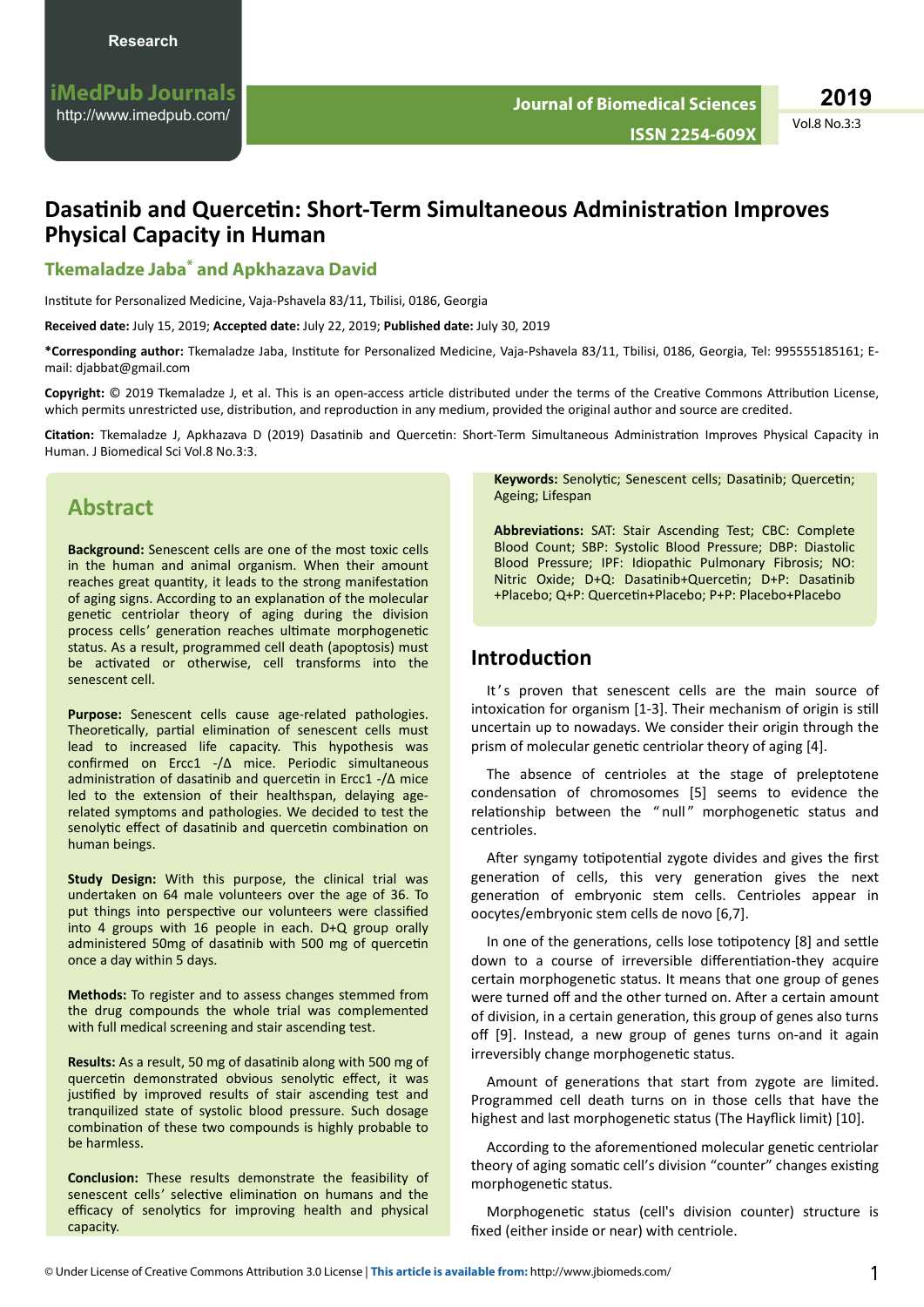It is conceivable that the formation of cell division "counter" de novo inside the cell happens on the basis of the

Most probably "counter" structure consists of micro RNA or oligo protein stacked in one structure. As the cell divides, this structure replicates with new centriole.

mitochondrion or/and nucleus DNA matrix.

Certain factors, as for example, free radicals/Nitric oxide (NO) make an impact on the separation of micro RNA/oligo protein from the counter structure. Thus different "counters" with different RNA/oligo protein molecules split up in different daughter cells.

These separated different molecules of micro RNA/oligo protein in daughter cells get inside cytoplasm, and then inside karyoplasm of new generation cell nucleus. It may invade and affect the structure of nuclear DNA. Gene group indicative of previous cell generation turns off and new gene group turns on.

When RNA molecules and protein in "counter" are expended and programmed cell death (apoptosis) doesn't turn on, it leads to the generation of the senescent cell. Thus during the process of cell differentiation constantly come up senescent cells.

Differentiated cells are constantly replaced by a new generation. With each cycle of regeneration, there is less portion of differentiated cells and more of senescent cells.

It's necessary to find the method of partial elimination of highly toxic senescent cells. A research group from Mayo University was able to find the most effective combination of compounds for the elimination of senescent cells, which was the combination of dasatinib and quercetin [11].

The aim of our experiment was to re-conduct the experiment, however this once on people. Since primarily cardiovascular dysfunction in humans is associated with senescent cells [12], we decided to constantly monitor cardiovascular function.

## **Materials and Methods**

#### **Participants**

The experiment included middle-aged and elderly men between the ages of 36-60. The average age was 53,1 years. The majority of them led a sedentary lifestyle, others were slightly active, some were smokers, some moderately drank alcohol. The participants did not have any specific illnesses that potentially could affect the experiment. These 64 participants were equally divided into 4 different groups. Such as D+Q, D+P, Q+P, and P+P. D+Q group orally administered 50 mg dasatinib with 500 mg quercetin. D+P group orally administered dasatinib along with placebo. Q+P group took 500 mg quercetin with 50 mg placebo. P+P group orally administered two compounds of placebo with a dosage of 500 mg and 50 mg accordingly. All participants provided informed consent. The whole research was conducted in accordance with the Helsinki Declaration.

#### **Reagents**

Dasatinib is an inhibitor of multiple tyrosine kinases, used for treating cancers [13], and is known to interfere with EFNBdependent suppression of apoptosis. Dasatinib (50 mg compound) was obtained from LC Laboratories.

Quercetin is a natural flavonol, inhibits PI3K, other kinases, and serpines [14,15]. Quercetin (500 mg compound) were obtained from Sigma-Aldrich Co. (St. Louis, MO, USA; catalog number Q4951).

#### **Statistical analysis**

All data were presented as mean  $±$  standard deviation. The values between groups for the dependent variables were analyzed to determine if the distributions were normal using Kolmogorov-Smirnov (K-S) Normality test.

Comparison between pre- and post-exercise was performed through the Paired-Samples T-test procedure in order to examine the differences between tests. It was also used for comparing the differences for pre-test ME and EE and post-tests ME and EE. Significance level was set at  $\alpha$ =0.05 and 0.01. The statistical package program was used to evaluate the results of the study.

#### **Medical screening**

A medical screening consisting of complete blood count, Creactive protein and creatinine blood test were performed on participants a day prior and 21 days after the administration of compounds. Complete blood count covered all basic parameters. Venous blood from participants was collected into anti-coagulant EDTA tubes and differential full blood counts were determined on a Beckman Coulter. C-reactive protein concentrations and creatinine blood test were determined on a Beckman auto-analyzer.

### **Stair ascending test (SAT) [16]**

For the accurate assessment of senolytic effect of all compounds stair ascending test was done by participants a day prior to the start of the trial and 21 days after the end of the trial along with medical screening each time. SAT was performed at a randomly-selected block of flats. Participants were required to ascend 4 floors.

The total vertical distance covered in climbing the 4 floors was 12.48 meters. This vertical distance covered was based on the number of steps climbed and summed up as follows:

Height of a step=13 cm

Number of steps per flight=12 steps

Number of flights=8.

Therefore, vertical height of 4 floors=((13 cm  $\times$  12 steps)  $\times$  8 flights)=1248 cm=12.48 m.

Participants were clearly acquainted with SAT requirements in advance. They needed to ascend at rapid, but even pace during the whole test and also to take only one step at a time.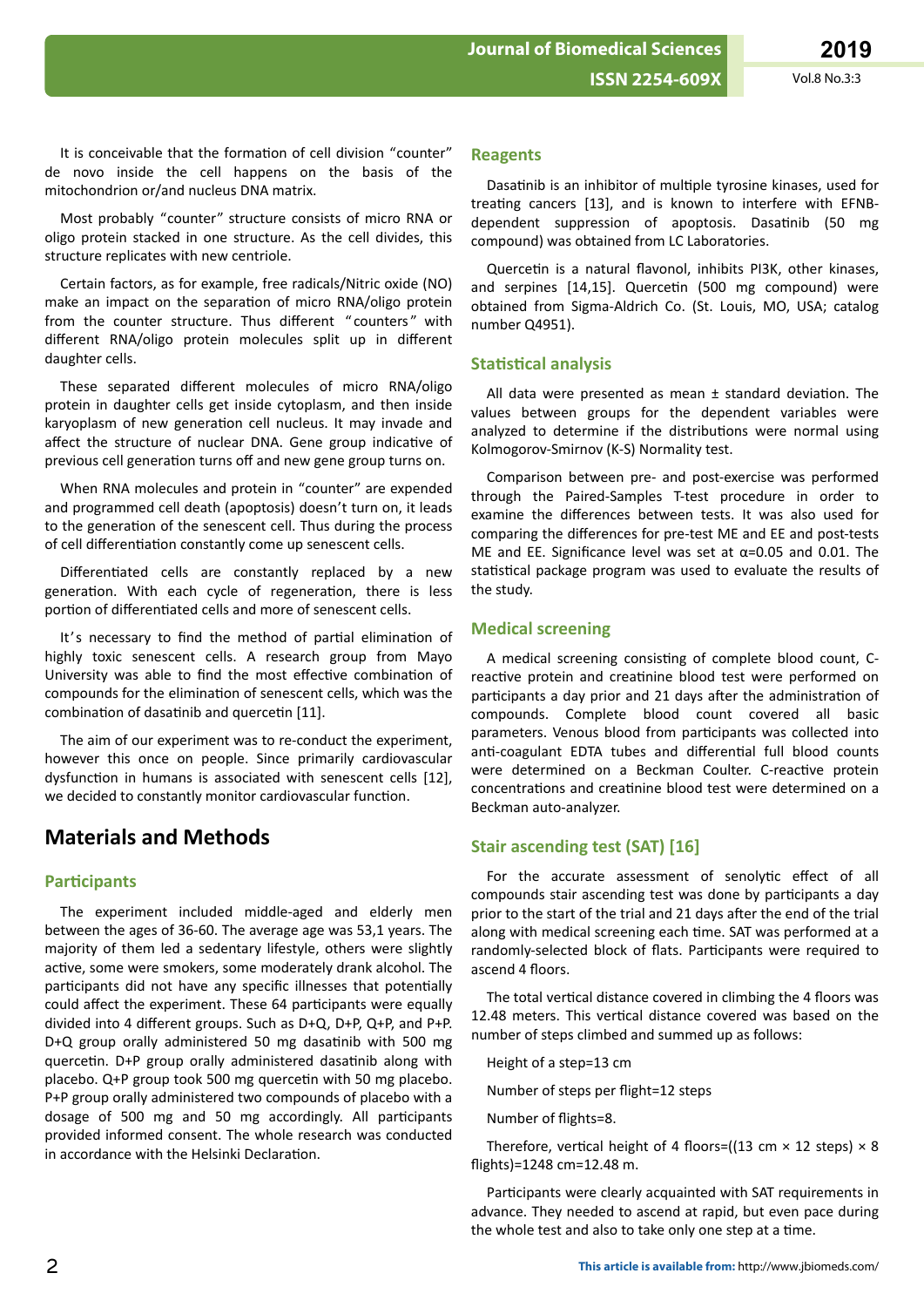**ISSN 2254-609X** Vol.8 No.3:3

**Journal of Biomedical Sciences**

They went through a standardized warm-up protocol that consisted of five minutes of stretching for the quadriceps, hamstrings and calf muscles.

Exercise attire was mandatory. Namely, shorts, t-shirts, and sports shoes. A five-minute rest interval was initiated between the standardized warm-up and the SAT.

Before the warm-up, the systolic and diastolic blood pressures of participants were measured once. Then right away after reaching 4 floors, we measured their systolic and diastolic blood pressures 4 more times with 10 minutes of the interval between each.

Overall the whole process took about 40-45 minutes.

#### **Study in animals**

Researchers from Mayo Clinic tested whether treating 24month-old mice with D+Q would improve cardiac ejection fraction (the fraction of heart volume pumped during each heart contraction) and vascular responses to acetylcholine, nitroprusside, or U46619. They gave a single dose of the drugs and waited 5 days before assaying cardiac function. D and Q are cleared within 48 hours of the last dose.

Despite the fact that mice are relatively resistant to the development of age-related systolic dysfunction, treatment of 24-month-old mice with a single dose of D+Q significantly improved left ventricular ejection fraction and fractional shortening, effects that were mediated by reductions in endsystolic cardiac dimensions but not cardiac preload or alterations in cardiac mass.

Collectively, these data suggest that senescent cells likely exert deleterious effects on cardiovascular function with chronological aging and that acute clearance of senescent cells may be a novel therapeutic approach to improve cardiovascular function and reduce morbidity and mortality from cardiovascular disease in the elderly [17].

#### **Results**

Results of Complete Blood Count (CBC), C-reactive protein and creatinine blood test performed on participants practically did not show any significant alterations. First SAT results taken a day prior to the administration of compounds showed that the systolic and diastolic blood pressure results of all participants were on the same level with just minor differences. Presented **Figures 1 and 2** diagrams demonstrate those results measured before Stair Ascending Test (SAT).

Second SAT taken on the 21<sup>st</sup> day, showcased clear reduction of systolic blood pressure in groups  $D+Q$  and just slight reduction in D+P in comparison with unchanged results in the rest of 2 groups that administered quercetin along with placebo and placebo along with placebo. Significant reduction of Systolic Blood Pressure (SBP) was seen starting at 20 minutes and 10 minutes post-exercise respectively in the D+Q group (p<0.05), versus the rest of the groups **(Figures 3 and 4)**.

As for the diastolic blood pressure, it practically remained unaltered.







![](_page_3_Figure_18.jpeg)

![](_page_3_Figure_19.jpeg)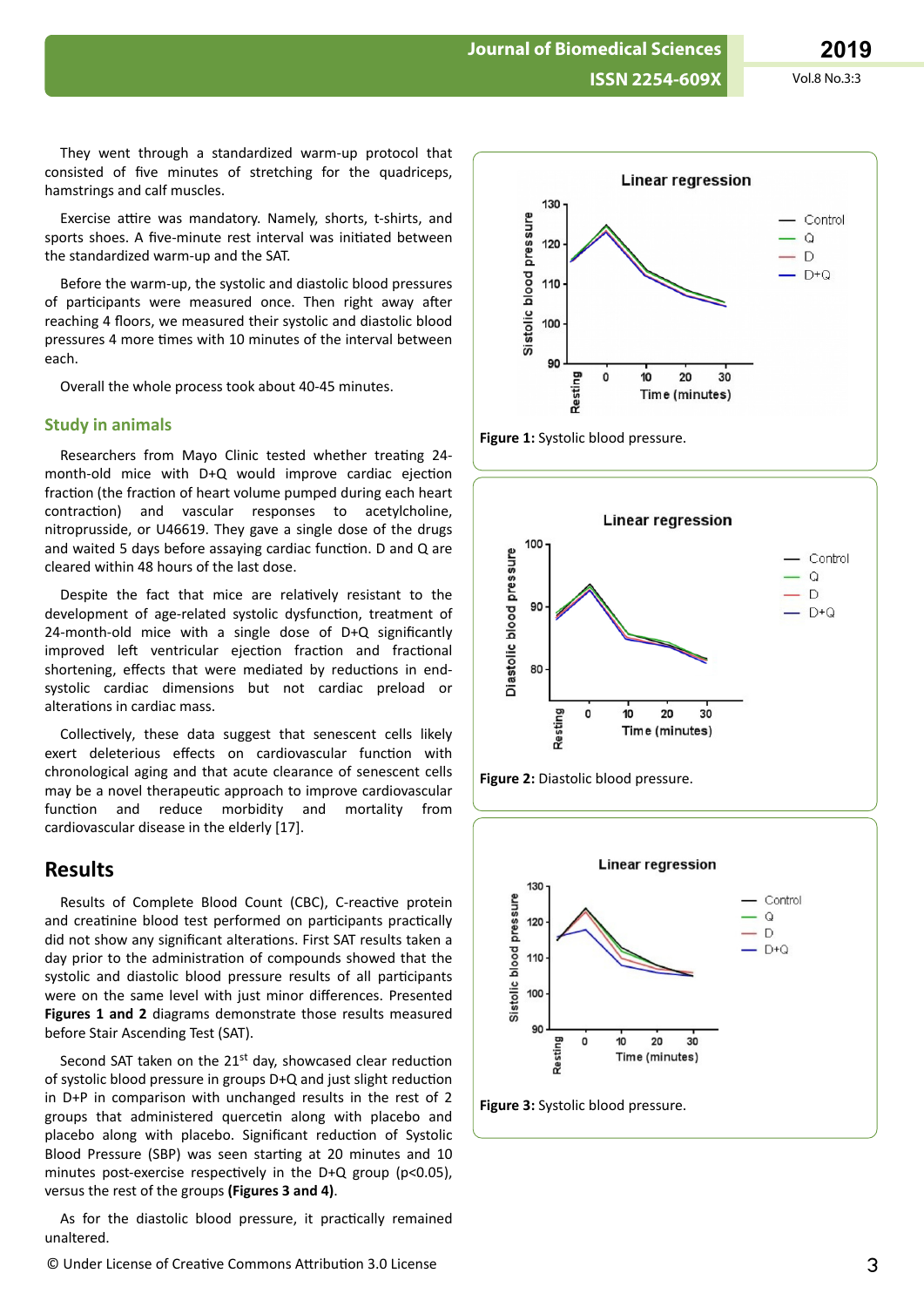![](_page_4_Figure_3.jpeg)

### **Discussion**

We expected a reduction of senescent cells' amount in the organism. In our opinion, it might cause a decrease in daily intoxication of tissues, organs, and body as a whole. In the case of man it primarily might have an impact on the state of the cardiovascular system.

Results of SAT demonstrated that human body easily adjusts to strenuous activity and blood pressure promptly comes to its norm. Unfortunately, there is no enough research made on how the return of systolic pressure to the state of rest after exercise changes with age. In the other study [18] similar to ours, 14 IPF diseased patients were given dasatinib and quercetin in another dosage (D:100 mg/day, Q:1250 mg/day, three-days/week over three-weeks), in common with our trial they examined the effect of compounds with the help of strenuous activity. However, it consisted of such activities as 6-min walk distance, 4-m gait speed.

It has to be noted, this research also provides initial evidence that senolytics may alleviate physical dysfunction (in their case, not with practically healthy people, but with patients in IPF). Our and this trial warrant evaluation of D+Q in larger randomized controlled trials for senescence-related diseases. Scientists of the other trial reported 16 complications overall, one of which was severe, the rest was either mild or moderate cases. It is highly probable that IPF was not the cause of moderate and particularly more serious complications.

As for the trial conducted by us, we did not detect any complications. We attribute this to the fact that minimal (but sufficient) doses were selected. However, the fact that the participants of our experiment were practically healthy should also be taken into consideration.

Practically everybody from D+Q group noted the lightness in the joints the very next day after the first intake of D+Q. In this regard, It would be interesting to check the joints before and after in subsequent studies.

But we were not interested in the effects that would have manifested during the presence of D+Q in the body, but the

effects that would have manifested after D+Q left the body. It explains why we carried out a second SAT in 16 days after the last administration of D+Q.

The fact that the senolytic effect has remained for so long is explained by the realization of partial elimination of ageing cells.

We incline to explain the insignificant improvement of  $D+P$ group (relative to D+Q combination) by senolytic effect of dasatinib and non-effect of placebo. The rest controlled Q+P and P+P groups did not show improved results after the SAT.

We expected some enhancement in Q+P group. However, it didn't occur in contrast to  $D+P$ . Perhaps in the case of  $Q+P$ , there was a senolytic (small or large with respect to D+Q) effect. But we think that SAT does not detect it. It would be appreciated if the following studies take into account our mistake and make tests that could detect the senolytic effect in the Q+P groups. We believe that for the study of such important drugs as senolytics, ultimate biochemical standards should be included, at least complete mass-spectrometric analysis of all blood substances.

## Conclusion

First group participants who orally administered once a day after meal 50 mg of dasatinib and 500 mg of quercetin during demonstrated the remarkably outstanding five davs improvement of physical endurance. They showcased obvious senolytic effect and their such simultaneous usage in the very near future most likely to be harmless. Senescent cells obviously are involved in the ageing process. It's becoming more clear why people normally age at the same rate. The intensity of aging and the amount of senescent cell are directly related. The more division of cells, the more senescent cells.

### **Summary**

- The administration of 50 mg dasatinib along with 500 mg quercetin demonstrated just a slight alterations
- The administration of 500 mg quercetin with 50 mg placebo did not give any significant alterations
- · Results obtained from P+P group showed no significant alteration too
- The administration of 500 mg quercetin and 50 mg dasatinib significantly improved the resistance of the organism
- Complete blood count, C-reactive protein concentrations and creatinine blood test was unchanged before and after compound administration in all 4 groups

## **Conflict of Interest**

We wish to confirm that there are no known conflicts of interest associated with this publication and there has been no significant financial support for this work that could have influenced its outcome.

## **References**

Campisi J, di Fagagna FD (2007) Cellular senescence: when bad  $1<sup>1</sup>$ things happen to good cells. Nat Rev Mol Cell Biol 8: 729-740.